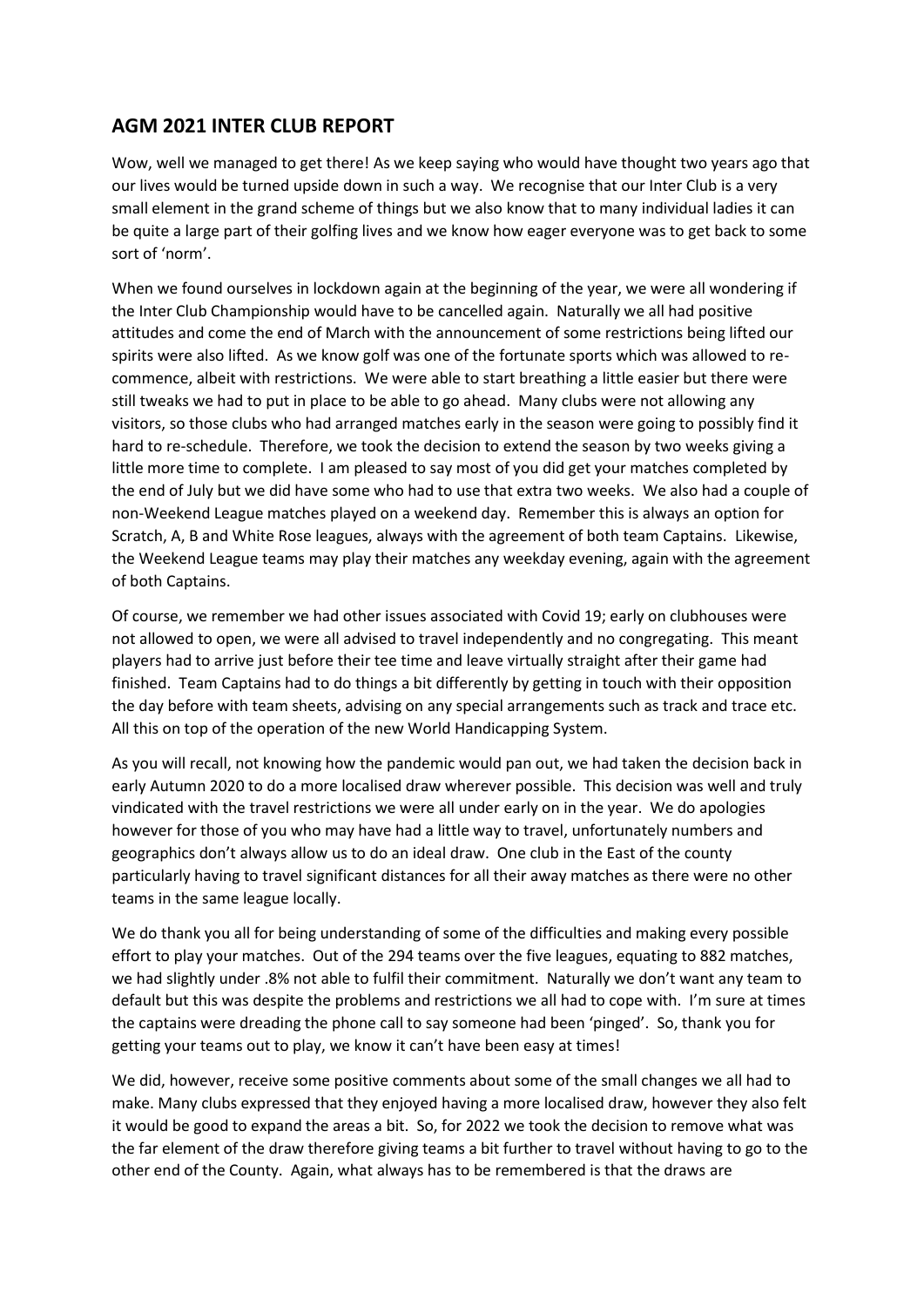dependent on the number of teams entered and where they are geographically. As I have expressed many times it would make our jobs so much easier if we had the exact numbers in say a 30–40 minute radius. But, however we try we cannot change the numbers or geographics.

Whilst we know the social side of the matches is an important aspect it was surprising how many of you said you enjoyed not having to arrive early and could get off again soon after your match had finished, with many welcoming not having a meal following play. Of course, refreshment arrangements are entirely down to the individual club but it is something you may like to look at for the 2022 season and beyond.

Throughout the Inter Club season we were always keeping a close eye on what was happening in connection with Covid and whether or not things would take a turn for the worse and we would not be able to complete the season. But as our year began to draw to a close, we were able to look forward to the September finals.

Of course, this wasn't without its moments. At one point it looked as though the ladies of Wath Golf Club might qualify for both the A and B finals, with the B finals being at Wath it really would have put a spanner in the works as changes would have to be made. The final results were being keenly watched but, although it was sad for Wath it was another sigh of relief for us when, unfortunately for them, they finished outside of the qualifying teams. So, all we can say is thank you Wath!!!

Wath certainly did play its part in the finals though when the club welcomed us all to the B team league finals. With so many of its ladies turning out to help we had a great day and all congratulated Cleckheaton when they beat leading qualifier Hickleton in the final.

In the A league Cottingham Parks were the leading qualifiers but unfortunately were not able to take up their place. Whitby Golf Club were the team in fifth spot therefore qualifying for the semi-finals.

Whitby had a busy time of it as they had also qualified for the B team finals the following day. They had already decided not to risk getting up at the crack of dawn and travelling the 100 miles to Wath on the morning of the B finals so extended their hotel booking so that they were able to compete in both A and B. Thank you, ladies of Whitby.

The A league final at Wortley was quite a battle with President Ann's team beating its opponents in the morning and my home club of Selby also getting through to the final, we had a bit of rivalry going on. Our congratulations eventually went to Leeds who beat Selby, becoming the A league champions –but there are no hard feelings, Ann!!!!

The Inter Club team then had a welcome weekend off before starting again on the Monday at Dore and Totley with the White Rose League finals. This was the first time the White Rose had held its own finals and with everyone hoping to take away the Sheila Wilde salver another good day was had by all. Woodhall Hills was the leading qualifier winning all six matches and they also took the winner's trophy when they beat close neighbours Queensbury in the final.

Wednesday of that week was the Scratch League finals at Hessle Golf Club, where, once again, we received a very warm welcome. Ganton Golf Club also came into the finals with 6 wins and 12 points under their belt taking the leading qualifier trophy and being strong favourites. We were treated to some excellent golf with Ganton showing their strength in depth and coming out on top against Hallamshire in the final. Despite Ganton having been the leading qualifier on a number of occasions I believe it was the first time they had won the winner's trophy since 2013.